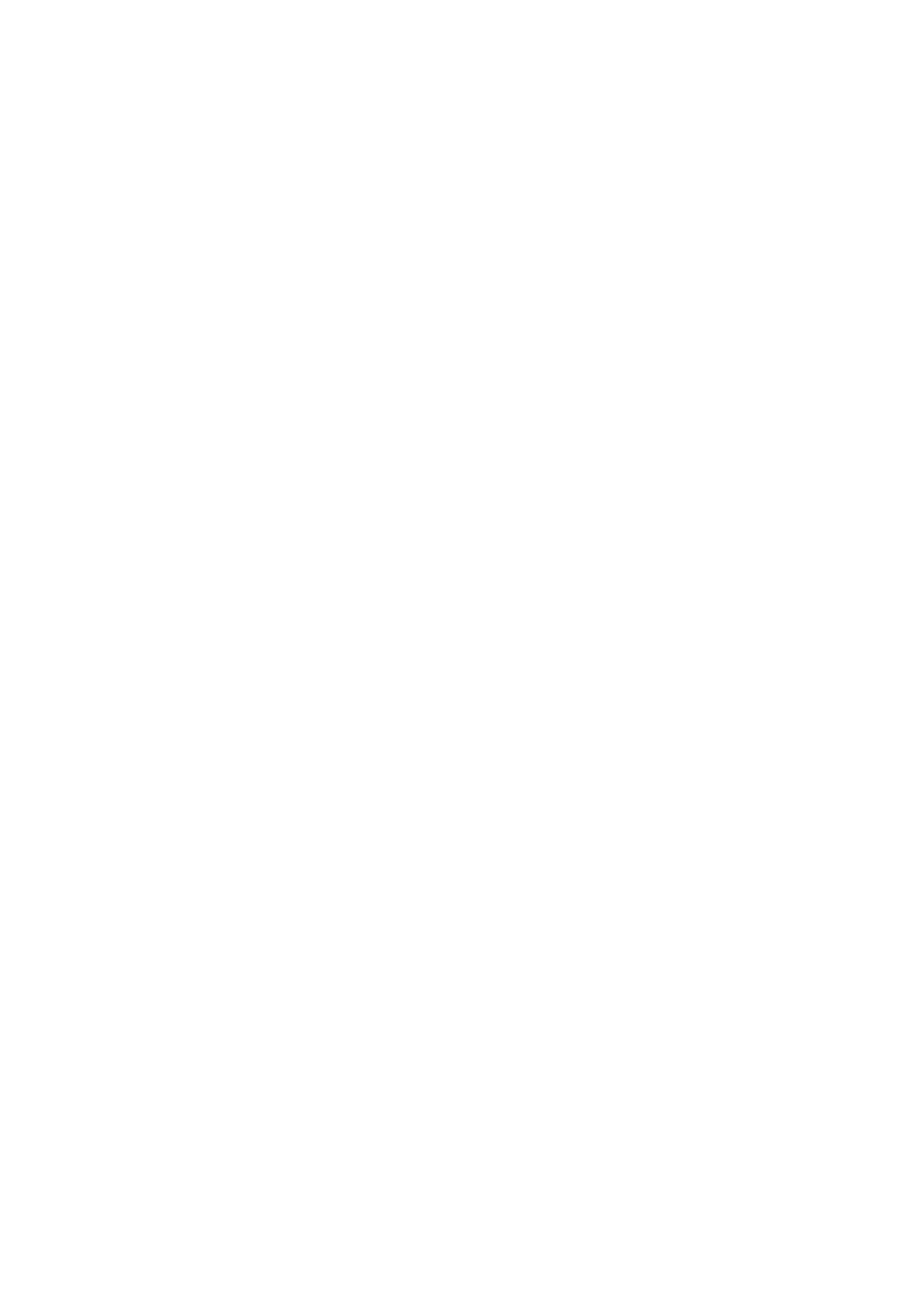**No. 13 of 2019**

# **PHYSICAL AND LAND USE PLANNING (CLASSIFICATION OF STRATEGIC NATIONAL OR INTER-COUNTY PROJECTS) REGULATIONS, 2019**

[L.N. 156/2019]

### **1. Citation**

These Regulations may be cited as the Physical and Land Use Planning (Classification of Strategic National or Inter-County Projects) Regulations, 2019.

### **2. Interpretation**

In these Regulations, unless the context otherwise requires—

**"inter-county projects"** means projects carried out in implementation of approved inter-county physical and land use development plans and projects for the realisation of public purpose objectives of national significance beyond the jurisdiction of individual counties;

**"projects of strategic national importance"** means projects that are conceived, designed and implemented in furtherance of the Kenya Vision 2030, the Big Four Agenda, Medium Term Plan and other national strategic objectives that arise out of the residual functions of the National Government and include programme activities or initiatives that have implications in terms of the obligatory demands on the State in terms of international conventions and treaties ratified by Kenya, inter-boundary resource use and management, law of the sea, aviation law, United Nations declarations, African Union and the Regional Economic blocks declarations and agreements; and

**"public purpose"** means the purposes of—

- (a) transportation including roads, canals, highways, railways, bridges, wharves and airports;
- (b) public buildings including schools, libraries, hospitals, factories, and public housing that fall under the National Government;
- (c) public utilities for water, sewerage, electricity, gas, communication, irrigation and drainage, dams and reservoir whose implementation and management goes beyond the county governments;
- (d) public parks, playgrounds, gardens and sports facilities that fall under public land held by the National Government;
- (e) national security and defence installations;
- (f) settlement of squatters, the poor and landless, and internally displaced persons whose magnitude exceeds the capacity of county governments; and
- (g) any other similar purpose.

### **3. Application of Regulations**

These Regulations shall apply to National Government ministries, departments and agencies including regional development authorities, national security organs, national road development entities, research institutes, state-owned learning institutions, state-owned sporting and cultural facilities, environmental and wildlife management authorities and private sector entities that are implementing projects of national significance under special licence or declarations.

# **4. Types of projects**

These Regulations shall apply to the following types of projects—

(a) projects for the implementation of National Government functions specified in Part I of the Fourth Schedule to the Constitution;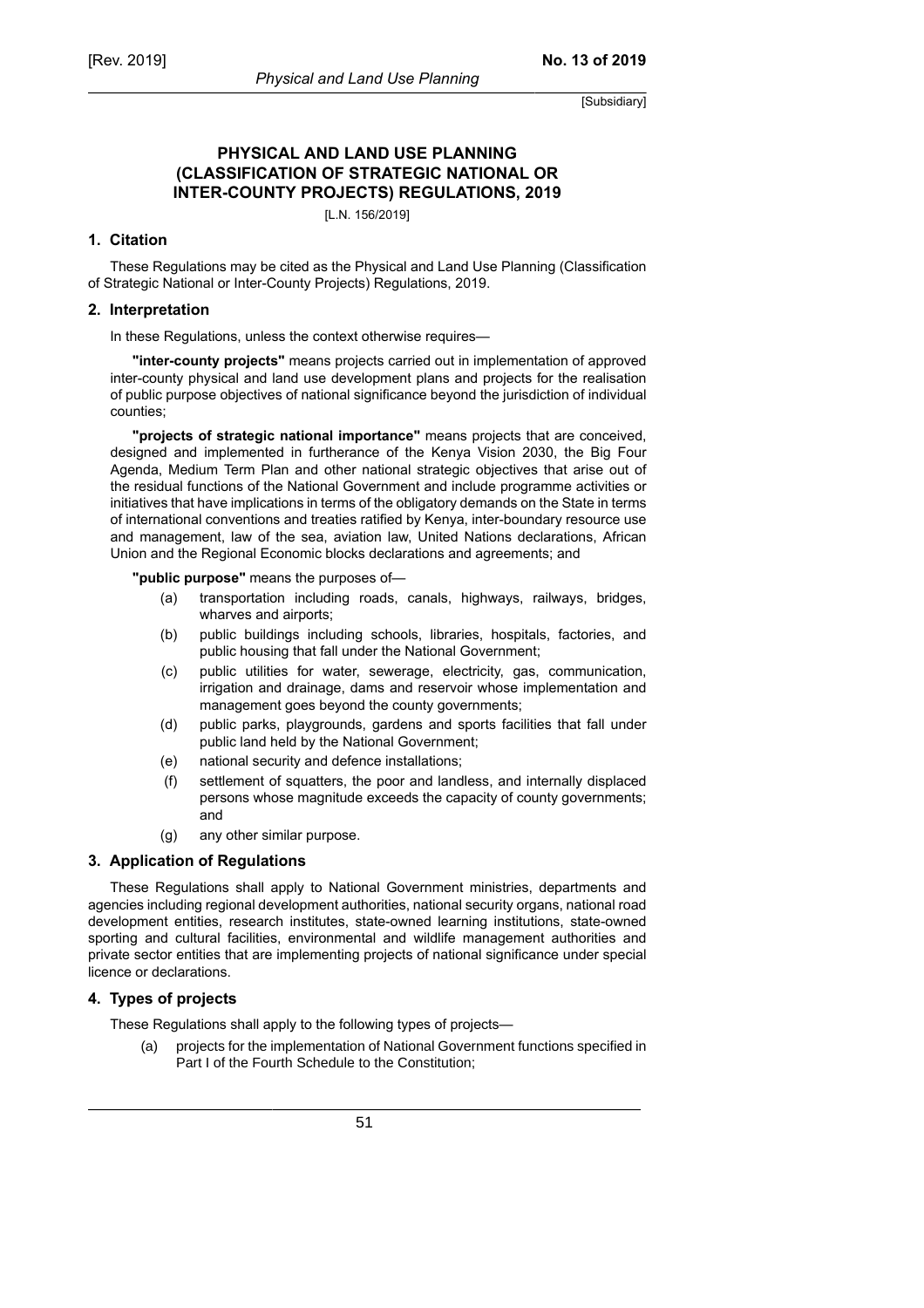- (b) projects for the implementation of functions not assigned to either level of government that are undertaken by the National Government for the social and economic well-being of Kenyans under Article 186 (3) of the Constitution;
- (c) national projects that are conceived, designed and implemented under Kenya Vision 2030;
- (d) projects implemented by the private sector in special economic zones and export processing zones;
- (e) projects undertaken by the National Government in inter-coastal zones, the territorial sea, exclusive economic zones and inland lakes;
- (f) projects undertaken by the National Government under international conventions, declarations or treaties ratified by Kenya;
- (g) projects undertaken on public land that is held by the National Government including on reserved public land, wetlands, riparian areas, public forests, national reserves, mountains and gazetted water towers;
- (h) projects undertaken by regional development authorities;
- (i) inter-county projects implemented by the National Government in collaboration with a county government; and
- (j) any other project as may be determined by the Cabinet Secretary under the Act or any other written law.

#### **5. Strategic and Inter-county projects**

A project shall be deemed to be a strategic or inter-county project of national importance if—

- (a) it is implemented on public land held by the National Government;
- (b) it is funded by the National Government;
- (c) it is for the implementation of a National Government development programme;
- (d) it is for the implementation of a development programme under a special arrangement between the National Government and a county government;
- (e) it is implemented by the private sector and, due to its scale, geographical area, economic and environmental effects, entails partnership with the National Government;
- (f) it is provided for by national legislation;
- (g) it is undertaken in a special planning area under section 52 of the Act; or
- (h) it is specified in the National Physical and Land Use Plan under section 21 of the Act.

#### **6. Criteria**

For the purposes of these Regulations, the projects of strategic national or inter-county importance shall be determined in accordance with the criteria set out in the Schedule.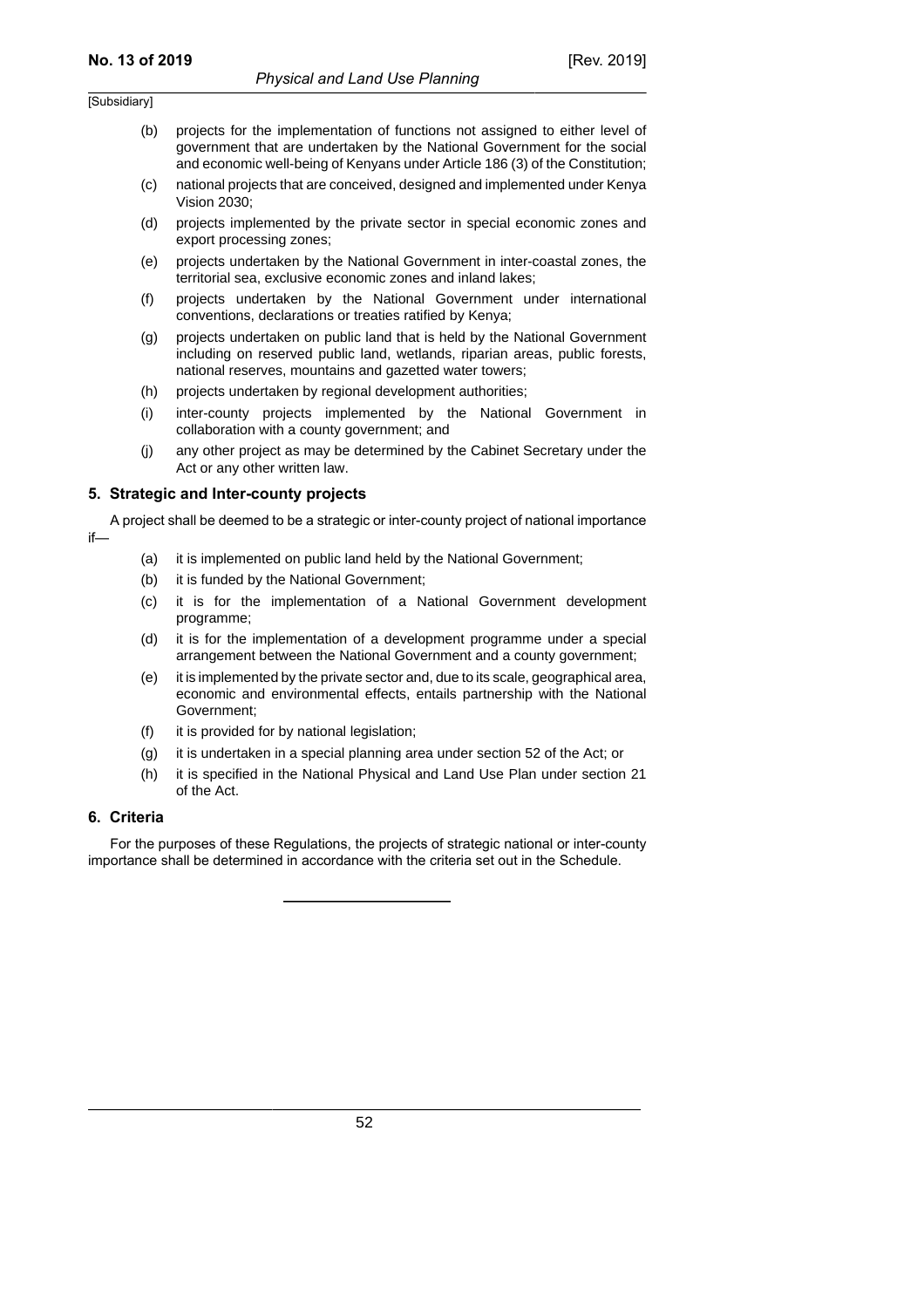### **SCHEDULE** [Reg. 6.]

# PRESCRIBED STRATEGIC NATIONAL OR INTER-COUNTY PROJECTS

### **1. Land transport**

Projects for the following types of roads—

- (a) Class A road corridors;
- (b) Class B road corridors;
- (c) Class C road corridors;
- (d) inter-county roads;
- (e) major urban roads including primary, secondary and arterial roads;
- (f) special roads serving a strategic national facility including roads serving beaches, mineral extraction areas, military camps and other security facilities, learning institutions, conservation areas and special projects roads; and
- (g) any road leading to international borders.

# **2. Railway corridors**

Projects for the entire rail transport corridor.

# **3. Airports**

Projects for the following types of airports—

- (a) international airports;
- (b) national airports;
- (c) regional airports;
- (d) special airports; and
- (e) private airstrips.

### **4. Water transport**

Projects for the following types of water transport—

- (a) harbors and ports including seaports and inland ports;
- (b) international ports;
- (c) national ports; and
- (d) regional ports.

# **5. Industrialization**

Projects for the following types of industrial areas—

- (a) special economic zones, industrial and technology parks; and
- (b) export processing zones.

# **6. Museums and archeological sites**

Projects undertaken at national museums and archeological sites.

# **7. Theatres and cultural exhibition centres**

Projects for the development of national theatres and cultural exhibition sites including projects undertaken at the—

- (a) Bomas of Kenya;
- (b) Kenya National Theatre; and
- (c) national heritage sites of cultural and historical significance.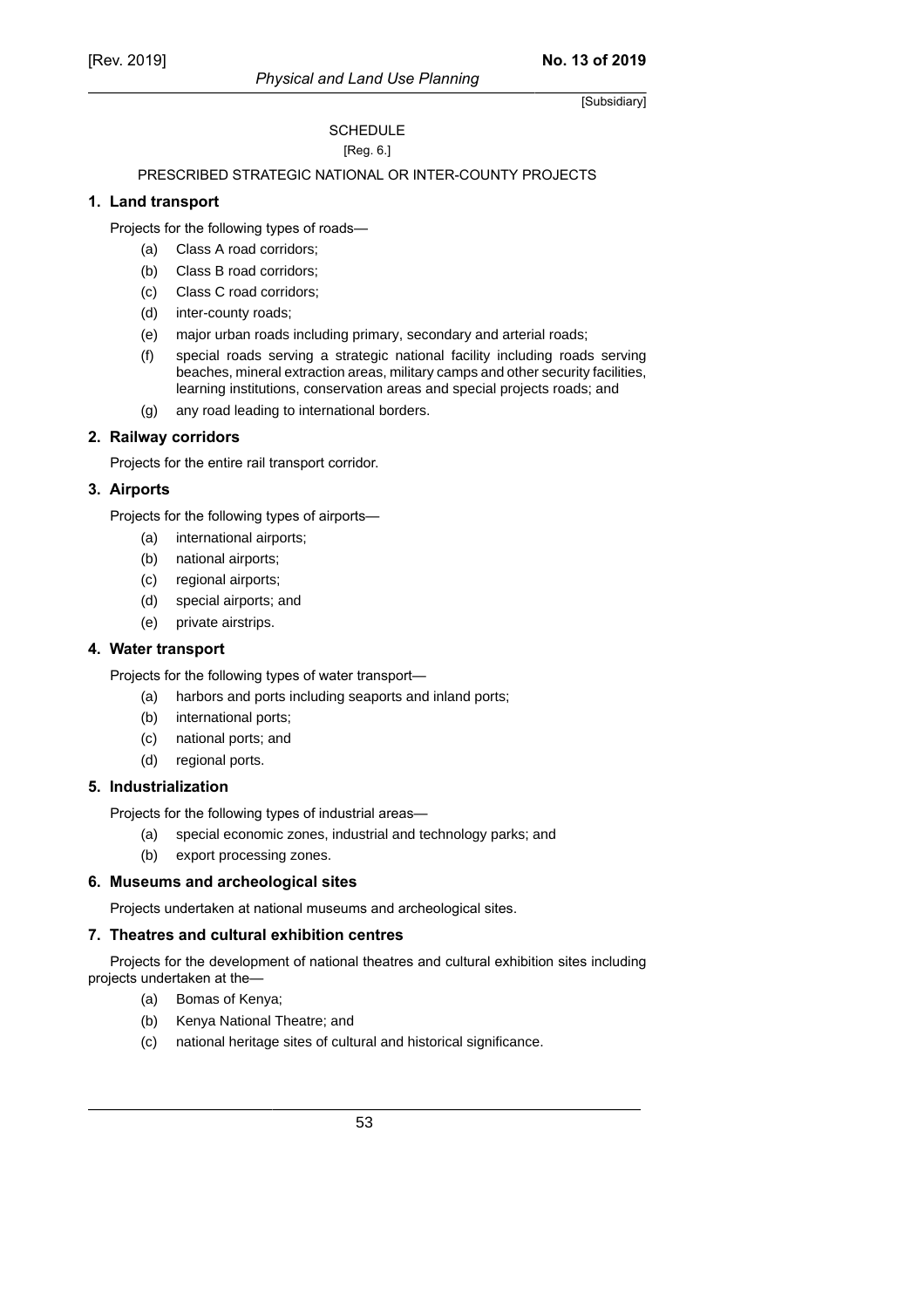#### **8. Stadia and sports centres**

Projects for the following types of stadia and sports centres—

- (a) national stadia;
- (b) national arenas; and
- (c) Jamhuri Park.

#### **9. Education and training institutions**

Projects for the following types of public educational and learning institutions—

- (a) universities;
- (b) tertiary and technical training institutions;
- (c) special education institutions;
- (d) primary and secondary schools; and
- (e) national libraries.

#### **10. Housing**

Projects for the following types of housing on public land held by the National Government—

- (a) affordable housing;
- (b) institutional housing;
- (c) public housing; and
- (d) emergency housing.

#### **11. Resettlement and relocation**

Projects for the management of the following types of persons—

- (a) landless people;
- (b) internally displaced people;
- (c) refugees and asylum seekers;
- (d) project affected people; and
- (e) informal settlements dwellers.

### **12. Metropolitan and city development**

Projects for the following types of developments—

- (a) declared metropolitan areas;
- (b) regional transportation and commercial hubs;
- (c) special cities;
- (d) gateway cities; and
- (e) border towns.

### **13. Land use programmes**

Projects for the following types of land use programmes—

- (a) land banking;
- (b) land reservation;
- (c) land acquisition and purchases; and
- (d) land titling.

# **14. Public forests**

Projects for the management of public forests in the following areas—

(a) National Government forests; and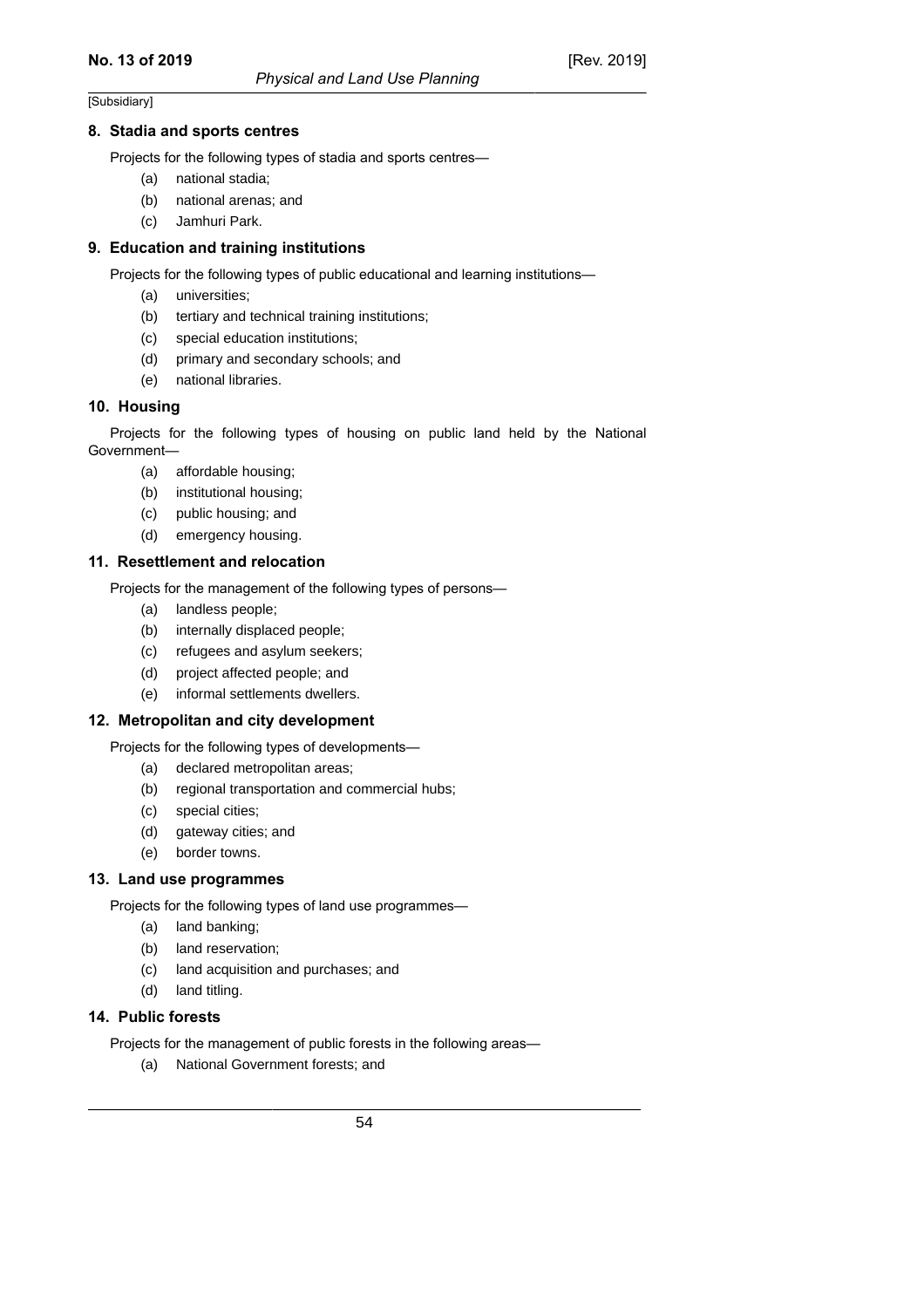(b) gazetted water towers.

#### **15. Ecologically sensitive and fragile areas**

Projects in the following ecologically sensitive or fragile areas—

- (a) mountains;
- (b) coastal zones;
- (c) wetlands; and
- (d) riparian reserves.

#### **16. Wildlife conservation areas**

Projects in the following types of wildlife conservation areas—

- (a) national parks and reserves;
- (b) wildlife dispersal corridors;
- (c) special protected areas; and
- (d) wildlife sanctuaries.

#### **17. Geologically unstable areas**

Projects in the following types of geologically unstable areas—

- (a) areas prone to volcanic activity;
- (b) areas prone to seismic activity; and
- (c) areas prone to landslides.

### **18. Irrigation schemes**

Projects for the following types of irrigation schemes—

- (a) large scale irrigation schemes of at least three thousand acres;
- (b) medium scale irrigation schemes between one hundred and three thousand acres; and
- (c) small scale irrigation schemes of not more than one hundred acres.

### **19. Strategic installations**

Projects involving the following strategic installations—

- (a) State Houses and State Lodges;
- (b) Parliament Buildings;
- (c) installations belonging to national security organs including the Kenya Defence Forces, National Police Service, National Intelligence Service and Kenya Coast Guard Service;
- (d) installations belonging to the Kenya Space Agency;
- (e) foreign embassies, consulates, high commissions and the United Nations facilities;
- (f) border control facilities;
- (g) nuclear energy facilities;
- (h) national broadcasting and telecommunications sites;
- (i) oil depots and the strategic oil reserve;
- (j) the National Youth Service;
- (k) the Strategic Grain Reserve;
- (l) National Cereals and Produce Board depots;
- (m) Kenya Medical Supplies Agency depots;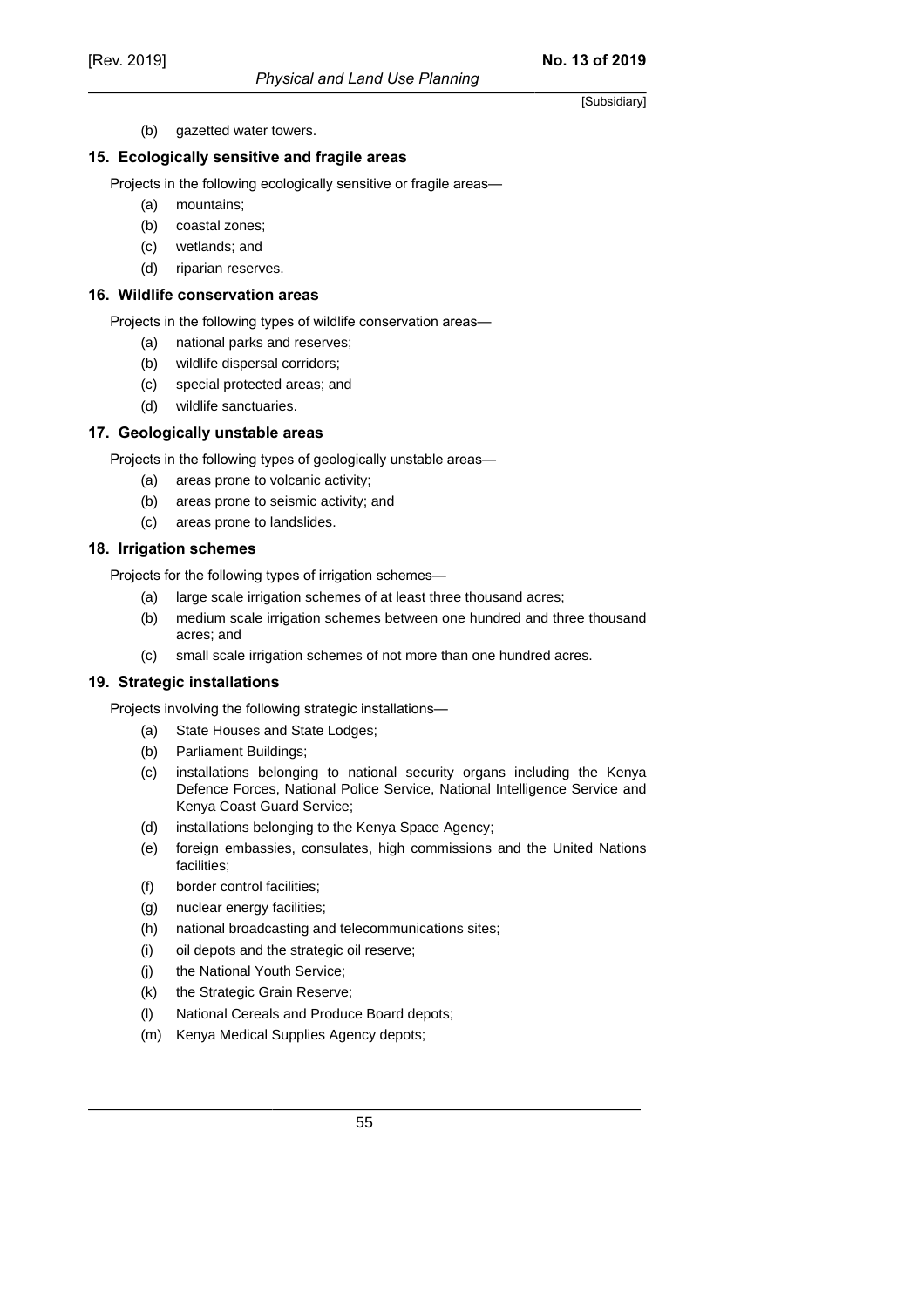- (n) Kenya Wildlife Service facilities; and
- (o) Kenya Forest Service facilities.

#### **20. Blue economy**

Projects in the blue economy and developments within coastal areas including—

- (a) harvesting and trade of marine living resources including fisheries and aquaculture projects;
- (b) extraction and use of marine non-living resources;
- (c) use of renewable non-exhaustible natural energy; and
- (d) commerce and trade in and around the oceans including maritime transport, coastal development, tourism and recreation projects.

### **21. Energy**

Projects for the following types of energy—

- (a) the entire electricity national grid;
- (b) energy generation stations:
- (c) electricity transmission infrastructure (all transmission lines and substations);
- (d) electricity distribution infrastructure (all distribution and service lines and substations);
- (e) national and regional control centers;
- (f) nuclear power stations;
- (g) electronic waste disposal facilities; and
- (h) nuclear waste disposal facilities.

### **22. Telecommunications**

Projects for the following types of telecommunications facilities—

- (a) base transmission stations;
- (b) telecommunication substations;
- (c) telecommunication masts; and
- (d) fibre optic cables and fibre optic cables landing sites.

### **23. Mining, quarrying and sand harvesting**

Projects for the mining of coal, gold, iron and rare minerals, and sand harvesting including the harvesting of beach sand.

### **24. Oil and gas**

Projects for the following developments in the oil and gas sector—

- (a) oil and gas pipelines into and out of Kenya;
- (b) underground oil and gas storage facilities; and
- (c) liquefied petroleum and natural gas reception buildings and facilities.

### **25. Public utility areas**

Projects for the following types of national or inter-county public utilities—

- (a) water treatment works;
- (b) sewerage treatment works;
- (c) solid waste management sites;
- (d) plastic waste disposal sites; and
- (e) bio-medical waste disposal sites.